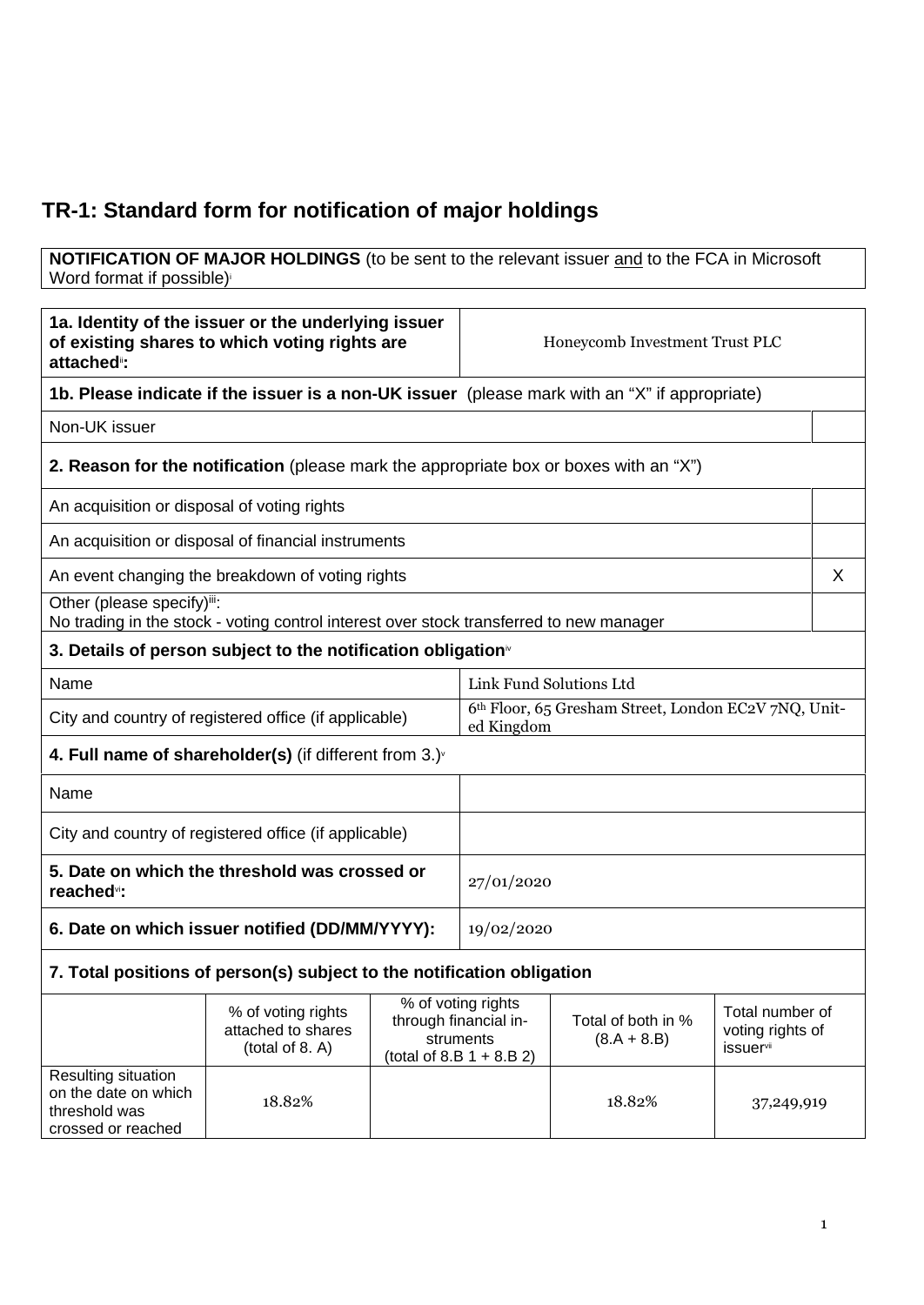| Position of previous<br>( IT<br>70 | - 70 | ,,,,,,,,,,,,,,,,,,,,,,,,,<br>,,,,,,,,,,,,,,,,,,,,, |
|------------------------------------|------|----------------------------------------------------|
|------------------------------------|------|----------------------------------------------------|

## **8. Notified details of the resulting situation on the date on which the threshold was crossed or reached**viii

| A: Voting rights attached to shares |                                                 |                                                    |                                              |                                                    |
|-------------------------------------|-------------------------------------------------|----------------------------------------------------|----------------------------------------------|----------------------------------------------------|
| Class/type of                       | Number of voting rights <sup>ix</sup>           |                                                    | % of voting rights                           |                                                    |
| shares                              | <b>Direct</b>                                   | <b>Indirect</b>                                    | <b>Direct</b>                                | <b>Indirect</b>                                    |
| ISIN code (if possi-<br>ble)        | (Art 9 of Directive<br>2004/109/EC)<br>(DTR5.1) | (Art 10 of Directive<br>2004/109/EC)<br>(DTR5.2.1) | (Art 9 of Directive<br>2004/109/EC) (DTR5.1) | (Art 10 of Directive<br>2004/109/EC)<br>(DTR5.2.1) |
| GB00BYZV3G25                        | 7,009,634                                       |                                                    | 18.82%                                       |                                                    |
|                                     |                                                 |                                                    |                                              |                                                    |
| <b>SUBTOTAL 8. A</b>                | 7.009.634                                       |                                                    | 18.82%                                       |                                                    |

| B 1: Financial Instruments according to Art. 13(1)(a) of Directive 2004/109/EC (DTR5.3.1.1 (a)) |                               |                                         |                                                                                                 |                       |
|-------------------------------------------------------------------------------------------------|-------------------------------|-----------------------------------------|-------------------------------------------------------------------------------------------------|-----------------------|
| <b>Type of financial</b><br><b>instrument</b>                                                   | <b>Expiration</b><br>$date^x$ | Exercise/<br><b>Conversion Periodxi</b> | Number of voting rights<br>that may be acquired if<br>the instrument is<br>exercised/converted. | % of voting<br>rights |
|                                                                                                 |                               |                                         |                                                                                                 |                       |
|                                                                                                 |                               | <b>SUBTOTAL 8. B 1</b>                  |                                                                                                 |                       |

| 2004/109/EC (DTR5.3.1.1 (b))      |                               |                                             | B 2: Financial Instruments with similar economic effect according to Art. 13(1)(b) of Directive |                            |                       |
|-----------------------------------|-------------------------------|---------------------------------------------|-------------------------------------------------------------------------------------------------|----------------------------|-----------------------|
| Type of finan-<br>cial instrument | <b>Expiration</b><br>$date^x$ | Exercise/<br><b>Conversion</b><br>Period xi | <b>Physical or</b><br>cash<br><b>settlement</b> xii                                             | Number of<br>voting rights | % of voting<br>rights |
|                                   |                               |                                             |                                                                                                 |                            |                       |
|                                   |                               |                                             | <b>SUBTOTAL</b>                                                                                 |                            |                       |
|                                   |                               |                                             | 8.B.2                                                                                           |                            |                       |